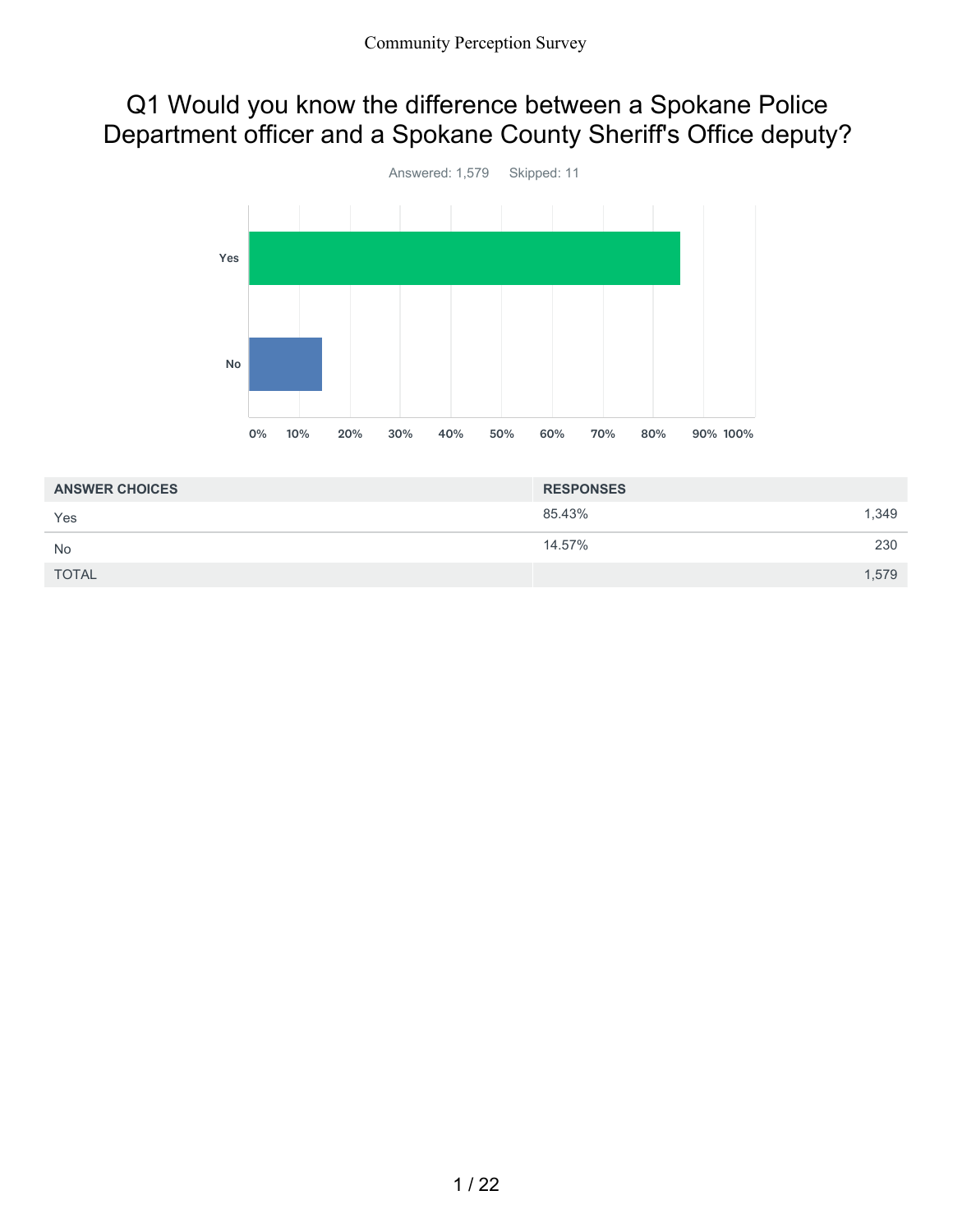## Q2 In the last year, have you had an interaction with an officer with the Spokane Police Department?



| <b>ANSWER CHOICES</b> | <b>RESPONSES</b> |     |
|-----------------------|------------------|-----|
| Yes                   | 57.83%           | 912 |
| <b>No</b>             | 42.17%           | 665 |
| <b>TOTAL</b>          | 1,577            |     |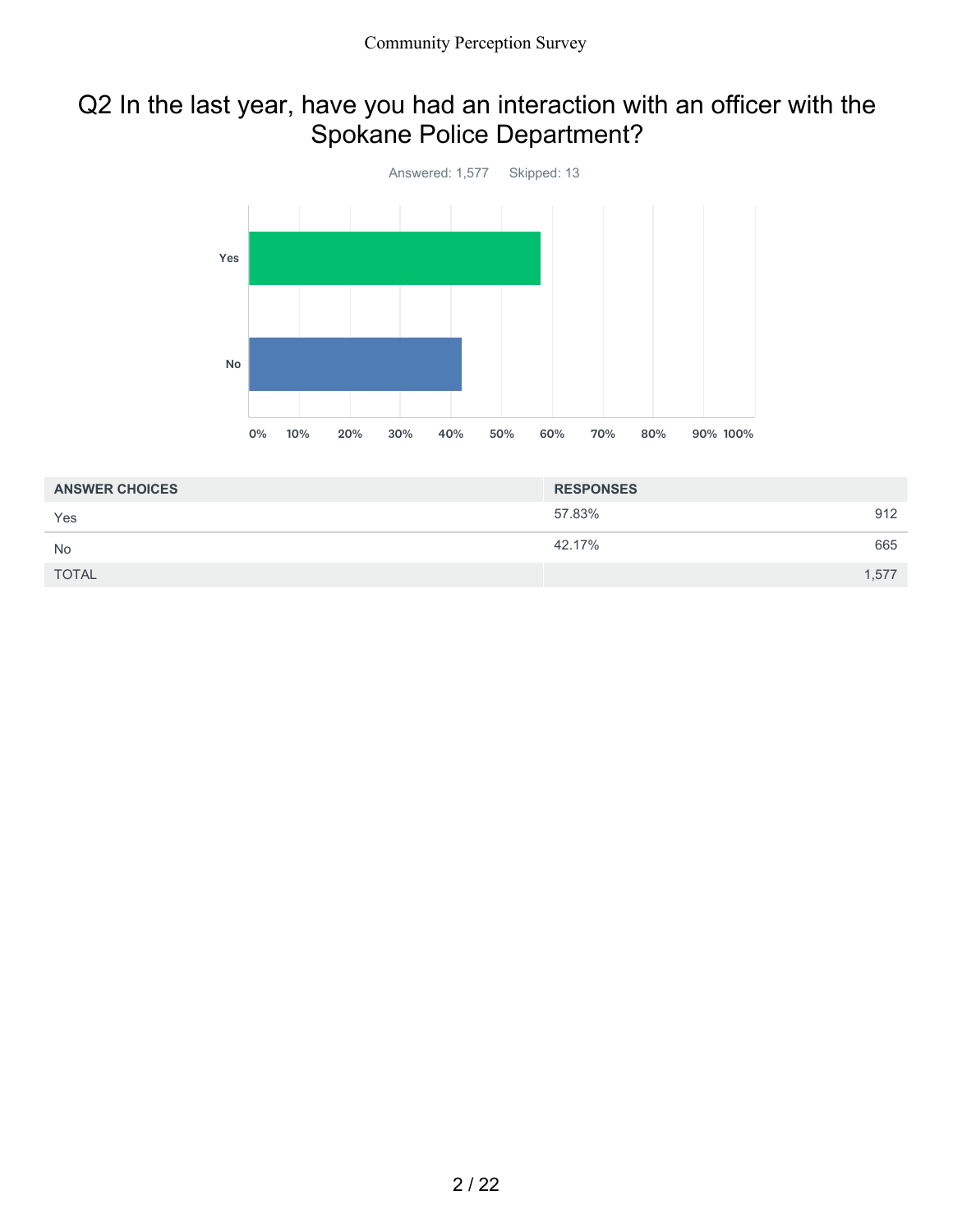### Q3 If you wanted to file a complaint against an employee of the police department, would you know how to do that?



| <b>ANSWER CHOICES</b> | <b>RESPONSES</b> |       |
|-----------------------|------------------|-------|
| Yes                   | 33.65%           | 531   |
| <b>No</b>             | 57.29%           | 904   |
| Not applicable        | 9.06%            | 143   |
| <b>TOTAL</b>          |                  | 1,578 |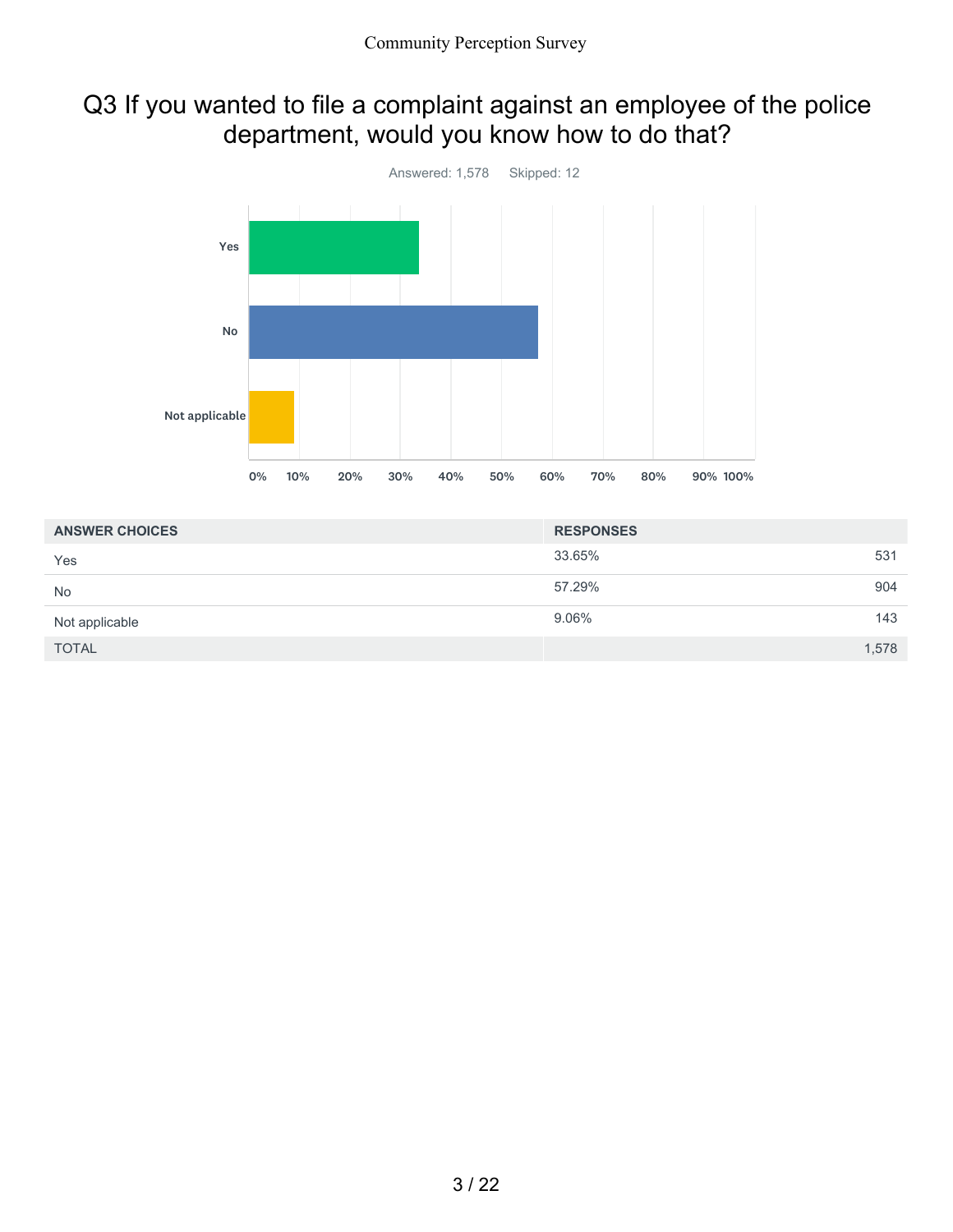## Q4 If you wanted to compliment or commend an employee of the police department, would you know how to do that?



| <b>ANSWER CHOICES</b> | <b>RESPONSES</b> |       |
|-----------------------|------------------|-------|
| Yes                   | 34.77%           | 549   |
| <b>No</b>             | 62.95%           | 994   |
| Not applicable        | 2.28%            | 36    |
| <b>TOTAL</b>          |                  | 1,579 |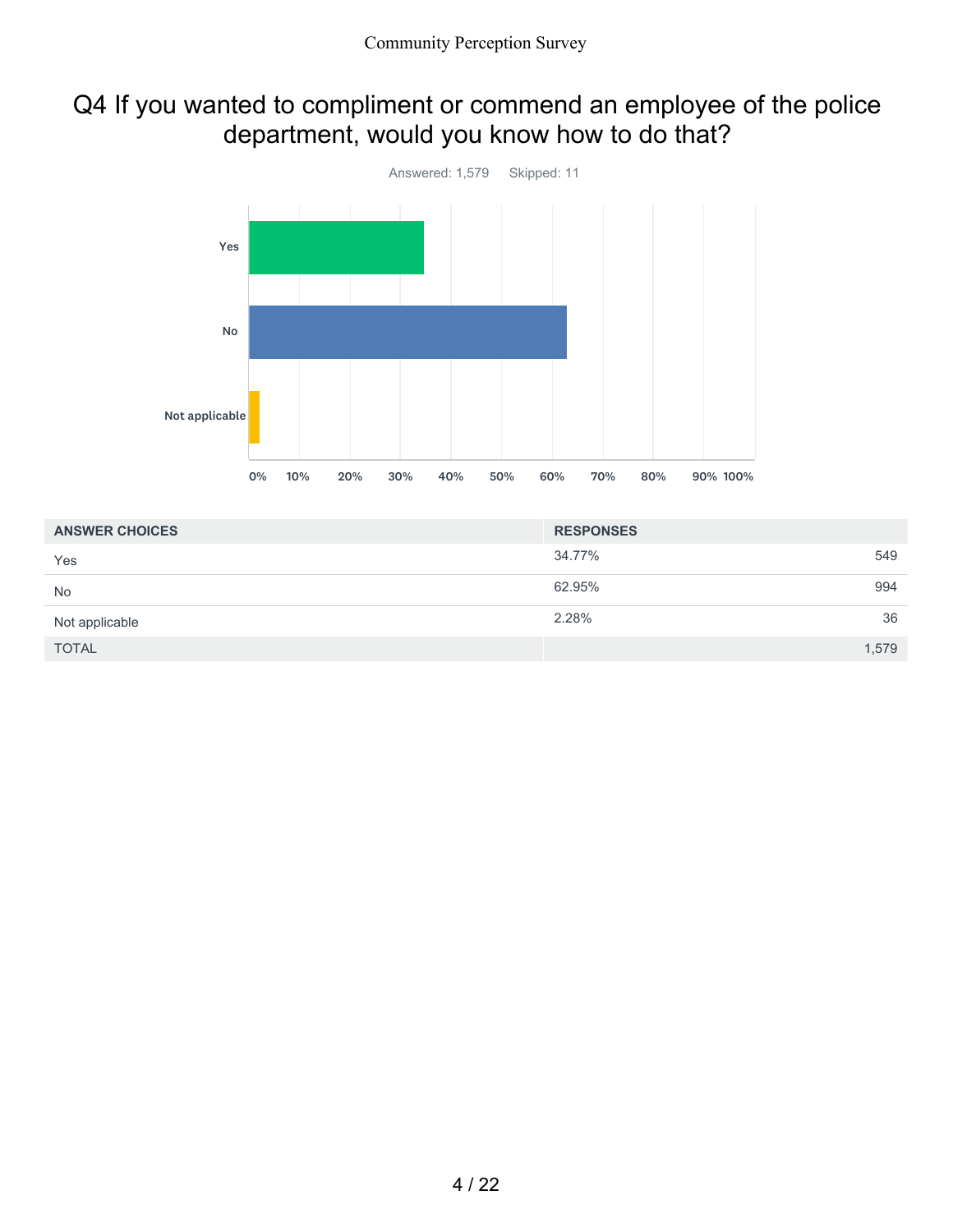## Q5 Do you feel that Spokane Police Department officers are professional in their interactions with the community?



| <b>ANSWER CHOICES</b> | <b>RESPONSES</b> |       |
|-----------------------|------------------|-------|
| Yes                   | 69.44%           | 1,093 |
| <b>No</b>             | 15.44%           | 243   |
| I don't know          | 15.12%           | 238   |
| <b>TOTAL</b>          |                  | 1,574 |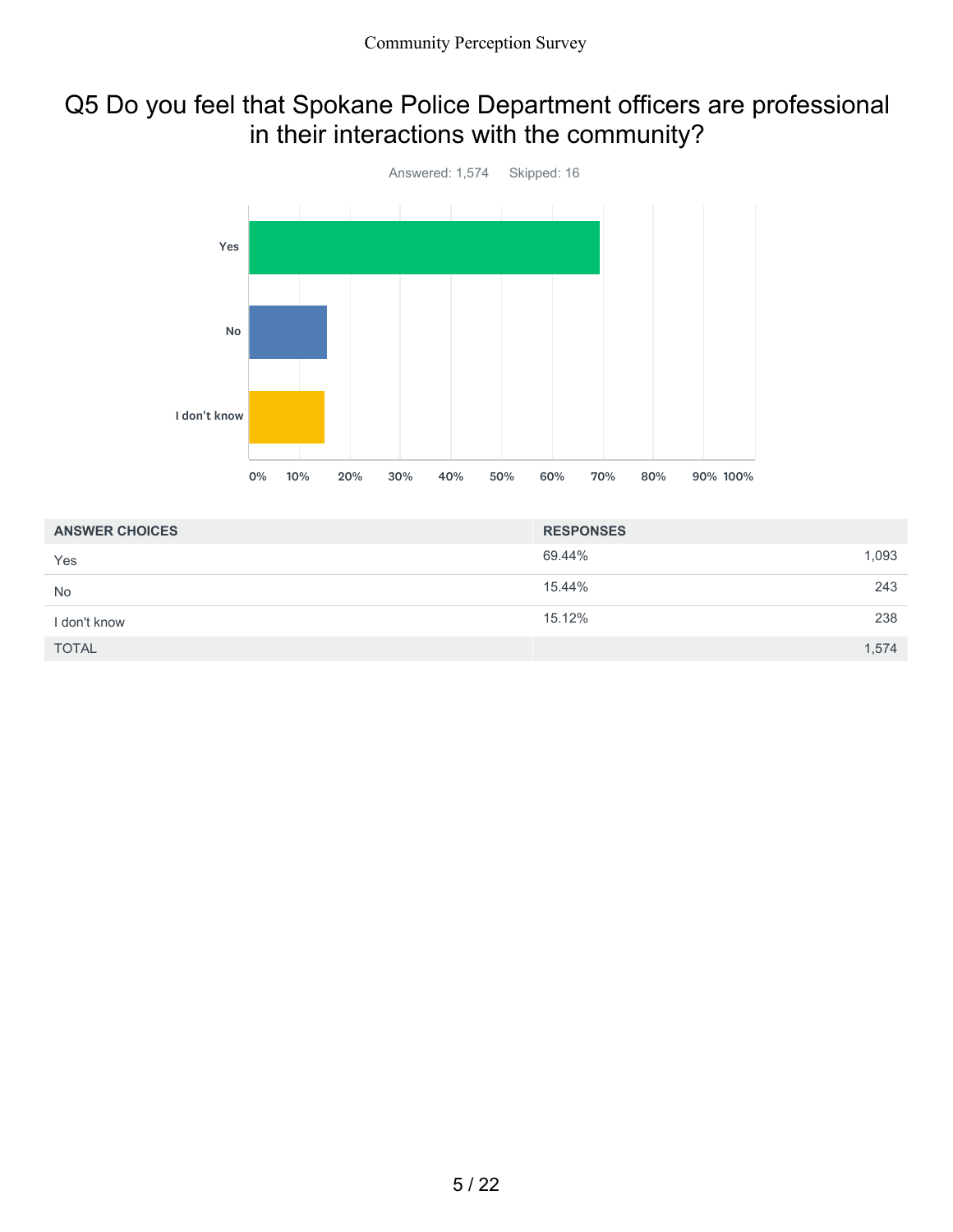### Q6 Agree or Disagree: The Spokane Police Department is successfully working to improve its relationship with Spokane residents.



| <b>ANSWER CHOICES</b> | <b>RESPONSES</b> |     |
|-----------------------|------------------|-----|
| Completely agree      | 40.41%           | 634 |
| Somewhat agree        | 46.85%           | 735 |
| Not at all            | 12.75%           | 200 |
| <b>TOTAL</b>          | 1,569            |     |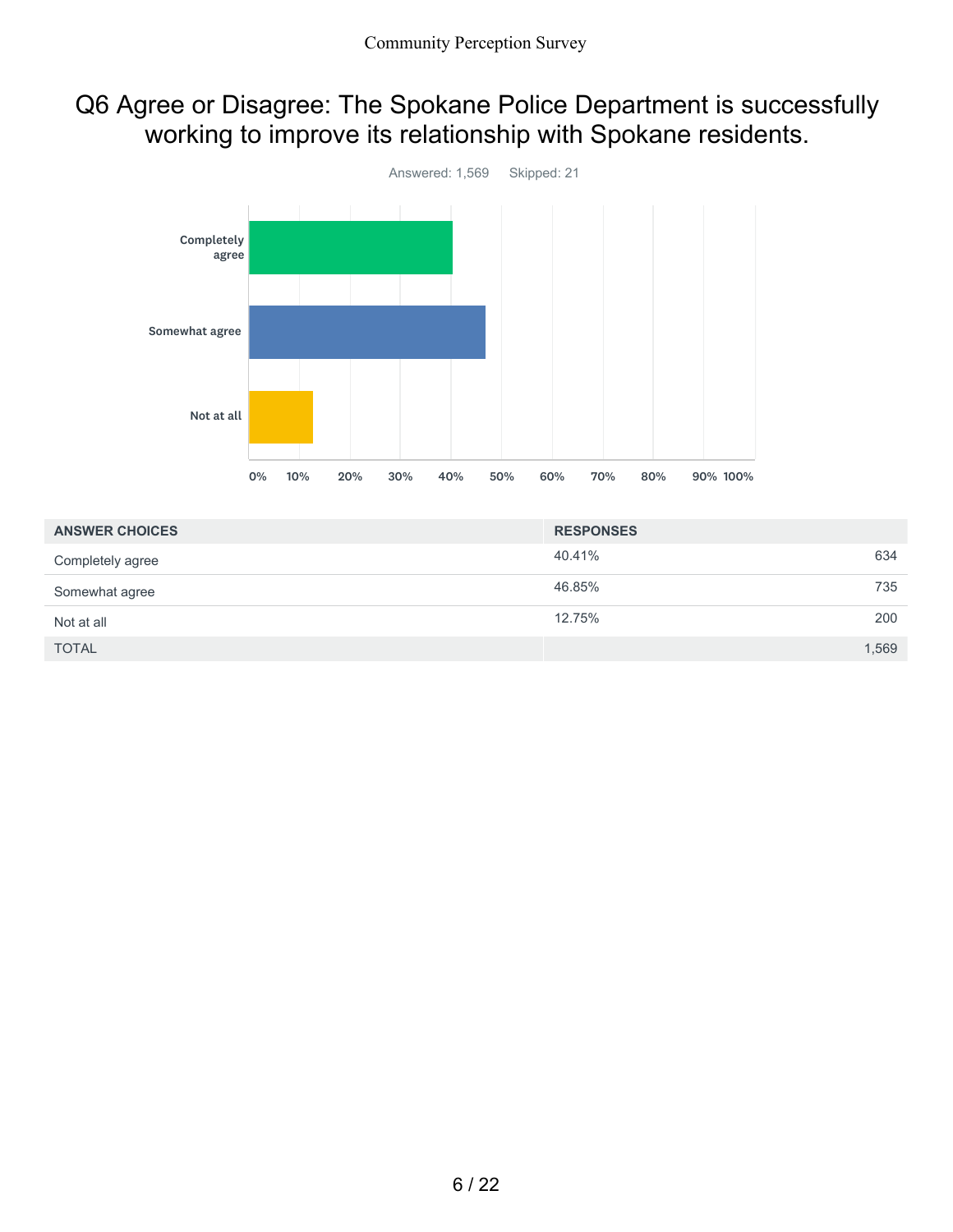#### Q7 Compared to five years ago, would you say community support for Spokane Police Department has increased, decreased or stayed about the same?



| <b>ANSWER CHOICES</b> | <b>RESPONSES</b> |
|-----------------------|------------------|
| Increased             | 34.47%<br>538    |
| Decreased             | 27.35%<br>427    |
| Stayed about the same | 38.18%<br>596    |
| <b>TOTAL</b>          | 1,561            |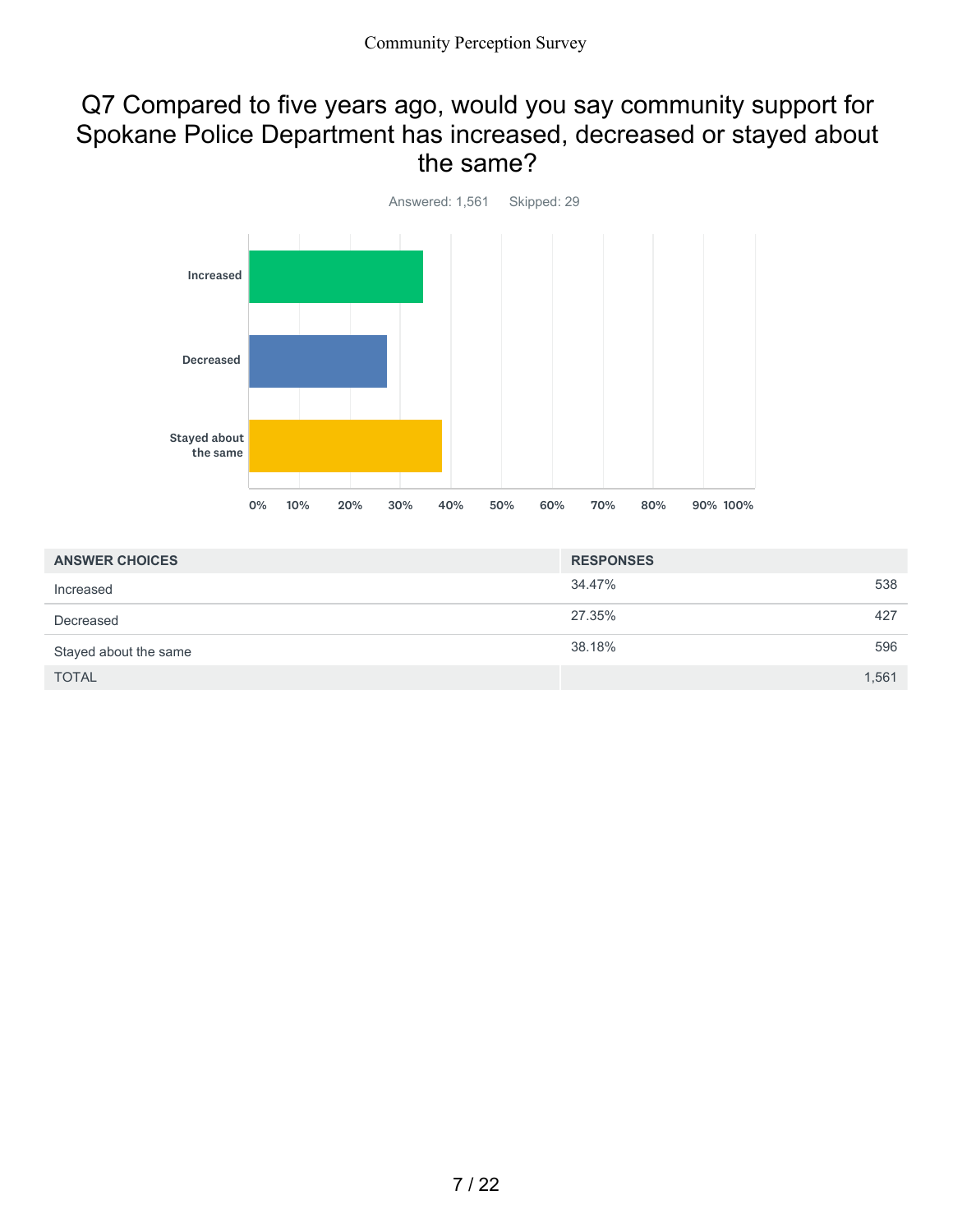## Q8 Rank the following factors on how they affect your perception of the Spokane Police Department.



|                                                                | $\mathbf{1}$  | $\overline{2}$ | 3             | 4             | 5             | 6             | $\overline{7}$ | <b>TOTAL</b> | <b>SCORE</b> |
|----------------------------------------------------------------|---------------|----------------|---------------|---------------|---------------|---------------|----------------|--------------|--------------|
| Recent interaction(s) with SPD                                 | 42.81%<br>554 | 15.07%<br>195  | 6.57%<br>85   | 7.34%<br>95   | 5.49%<br>71   | 8.66%<br>112  | 14.06%<br>182  | 1,294        | 5.00         |
| Past interactions(s) with SPD                                  | 15.54%<br>204 | 34.35%<br>451  | 14.01%<br>184 | 8.83%<br>116  | 8.68%<br>114  | 9.98%<br>131  | 8.61%<br>113   | 1,313        | 4.75         |
| Local media coverage of SPD<br>(newspapers, TV)                | 9.98%<br>134  | 14.82%<br>199  | 18.62%<br>250 | 19.73%<br>265 | 21.07%<br>283 | 11.62%<br>156 | 4.17%<br>56    | 1,343        | 4.21         |
| Social media (Facebook, Twitter)                               | 6.31%<br>84   | 7.66%<br>102   | 12.24%<br>163 | 20.87%<br>278 | 16.89%<br>225 | 18.54%<br>247 | 17.49%<br>233  | 1,332        | 3.40         |
| National media coverage of police<br>incidents across the U.S. | 6.40%<br>88   | 6.33%<br>87    | 10.84%<br>149 | 11.49%<br>158 | 21.38%<br>294 | 19.27%<br>265 | 24.29%<br>334  | 1,375        | 3.10         |
| Experiences of friends and family                              | 8.01%<br>112  | 12.08%<br>169  | 24.87%<br>348 | 15.08%<br>211 | 14.08%<br>197 | 18.58%<br>260 | 7.29%<br>102   | 1,399        | 4.00         |
| Misconduct incidents by individual<br>officers                 | 15.46%<br>225 | 9.21%<br>134   | 11.82%<br>172 | 17.59%<br>256 | 12.03%<br>175 | 10.24%<br>149 | 23.64%<br>344  | 1,455        | 3.73         |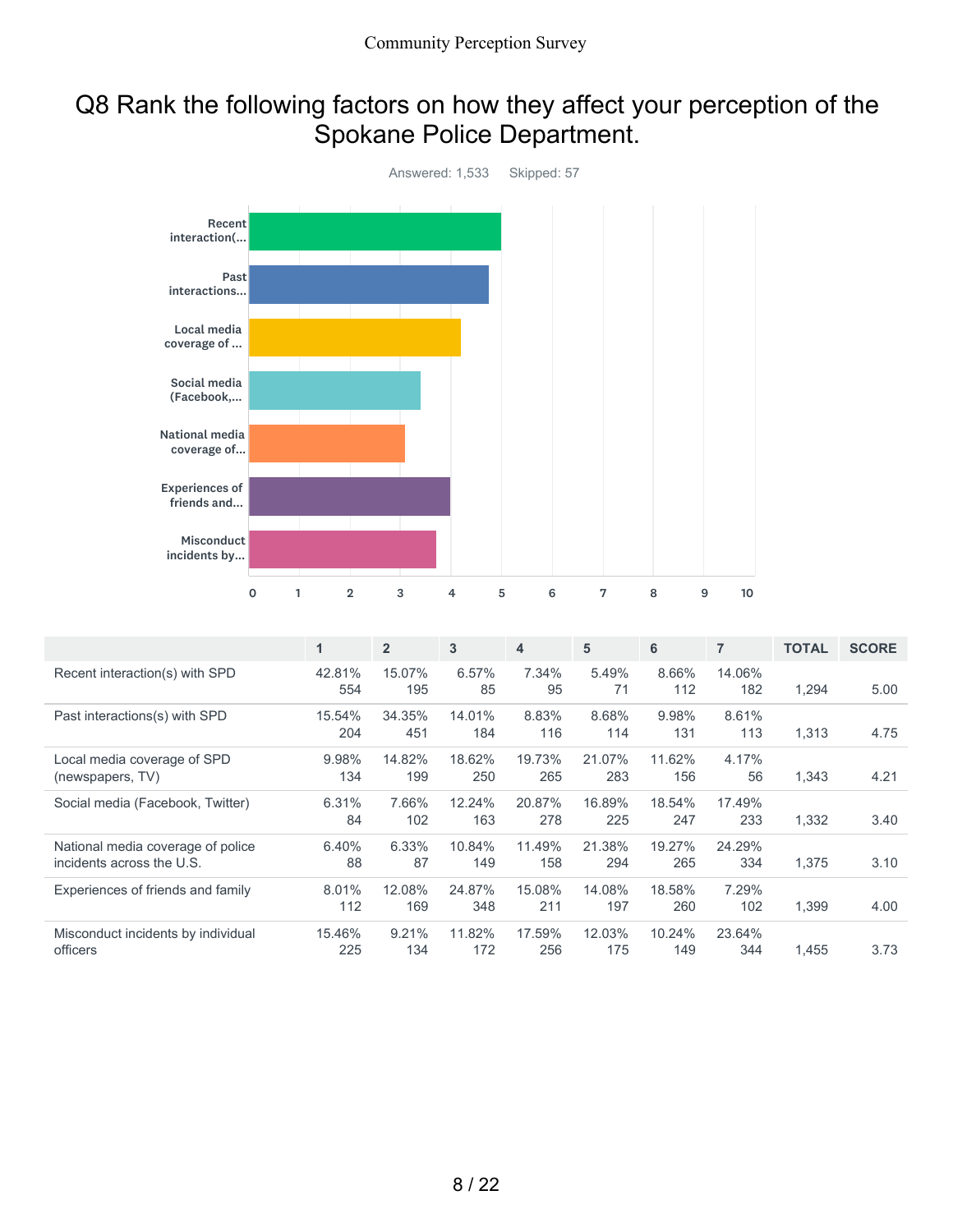



| <b>ANSWER CHOICES</b> | <b>RESPONSES</b> |     |
|-----------------------|------------------|-----|
| Yes                   | 74.66%           | 666 |
| <b>No</b>             | 17.60%           | 157 |
| Not applicable        | 7.74%            | 69  |
| <b>TOTAL</b>          |                  | 892 |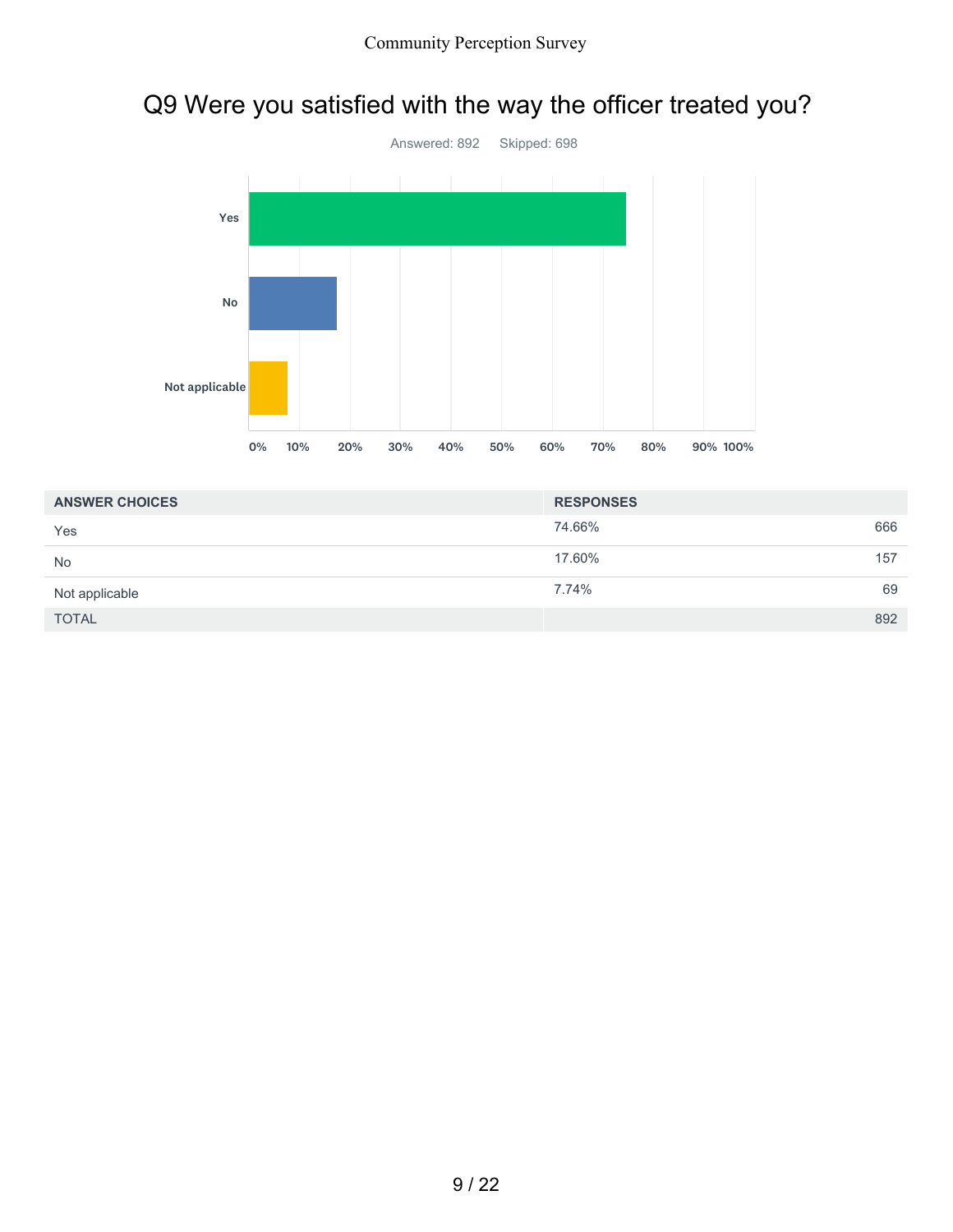![](_page_9_Figure_1.jpeg)

![](_page_9_Figure_2.jpeg)

| <b>ANSWER CHOICES</b> | <b>RESPONSES</b> |     |
|-----------------------|------------------|-----|
| Yes                   | 73.35%           | 655 |
| <b>No</b>             | 16.24%           | 145 |
| Not applicable        | 10.41%           | 93  |
| <b>TOTAL</b>          |                  | 893 |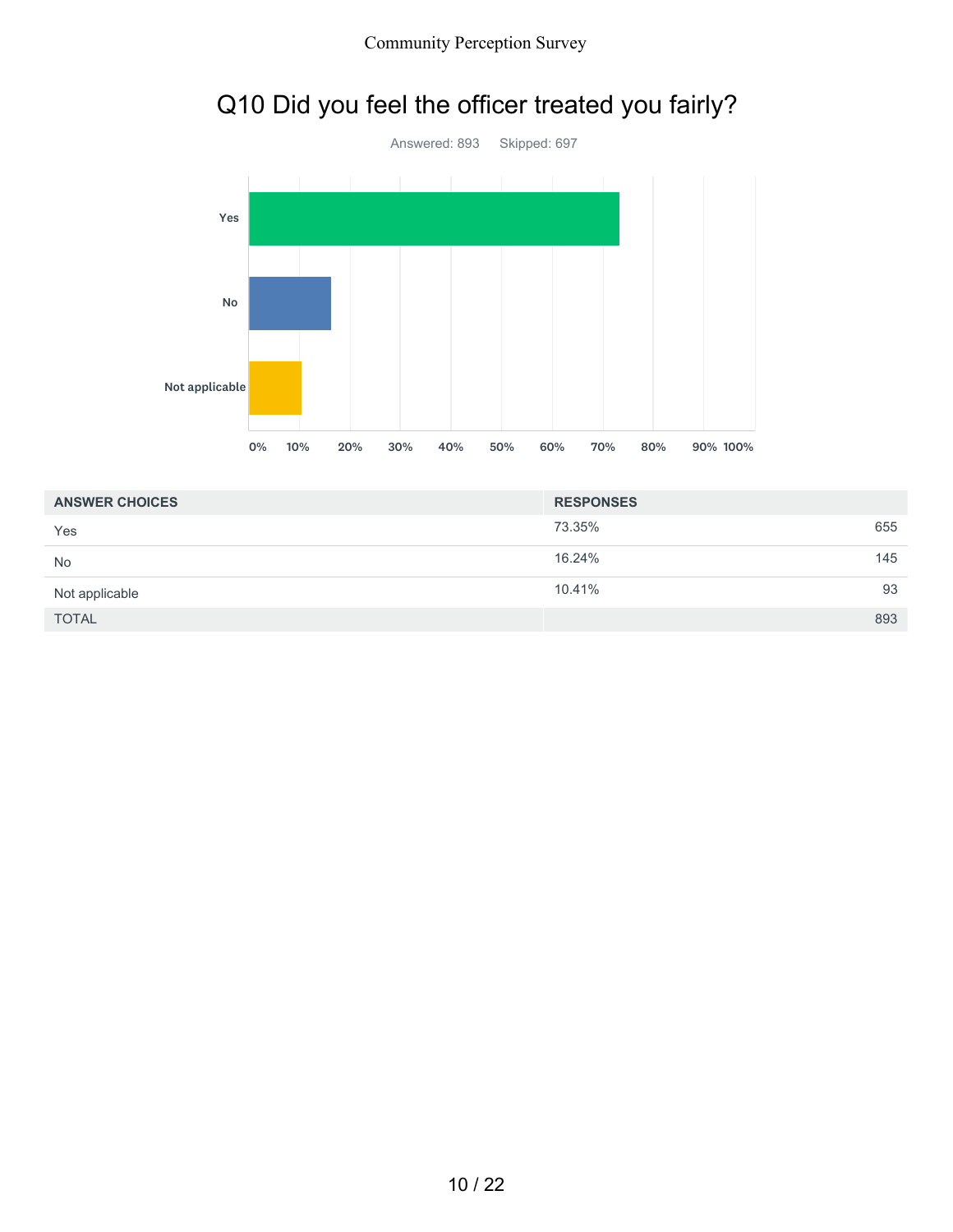# Q11 Did you feel the officer was respectful to you?

![](_page_10_Figure_2.jpeg)

| <b>ANSWER CHOICES</b> | <b>RESPONSES</b> |  |
|-----------------------|------------------|--|
| Yes                   | 76.37%<br>682    |  |
| <b>No</b>             | 16.35%<br>146    |  |
| Not applicable        | 65<br>7.28%      |  |
| <b>TOTAL</b>          | 893              |  |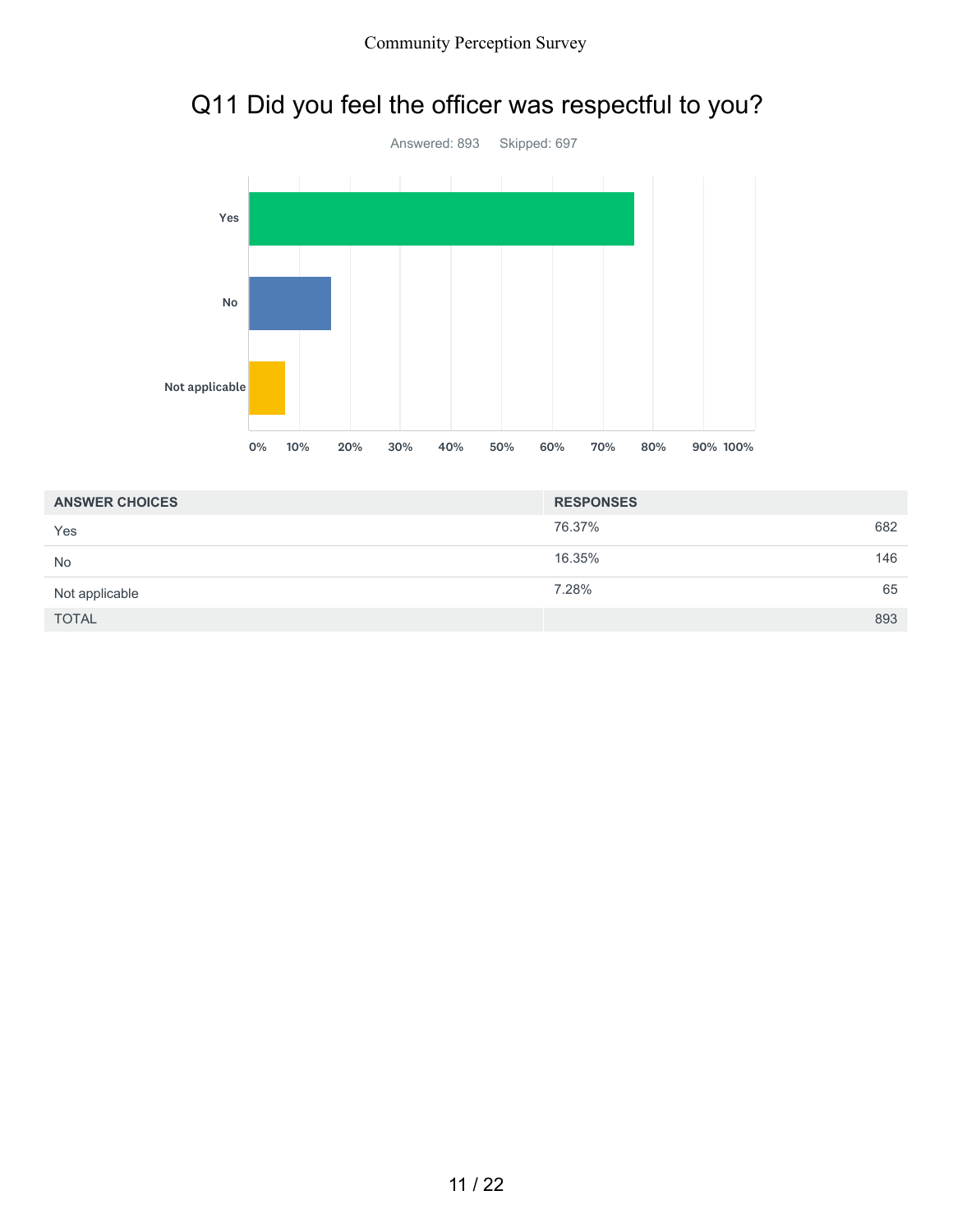### Q12 Check the boxes if you are aware that Spokane Police Department trains all of its officers on the following:

![](_page_11_Figure_2.jpeg)

| <b>ANSWER CHOICES</b>                                                                                                                                                                                   | <b>RESPONSES</b> |       |
|---------------------------------------------------------------------------------------------------------------------------------------------------------------------------------------------------------|------------------|-------|
| How to deal with persons in crisis                                                                                                                                                                      | 85.06%           | 1.042 |
| How to connect people with the most appropriate services                                                                                                                                                | 62.69%           | 768   |
| De-escalation tactics and techniques (actions used by officers that seek to minimize the likelihood of the need to use force<br>during an incident and increase the likelihood of voluntary compliance) | 82.37%           | 1.009 |
| Implicit Bias (attitudes or stereotypes that affect our understanding, actions, and decisions in an unconscious manner)                                                                                 | 56.73%           | 695   |
| Procedural Justice (treating people with fairness, impartiality, transparency, and allowing them to have a voice)                                                                                       | 61.39%           | 752   |
| Total Respondents: 1,225                                                                                                                                                                                |                  |       |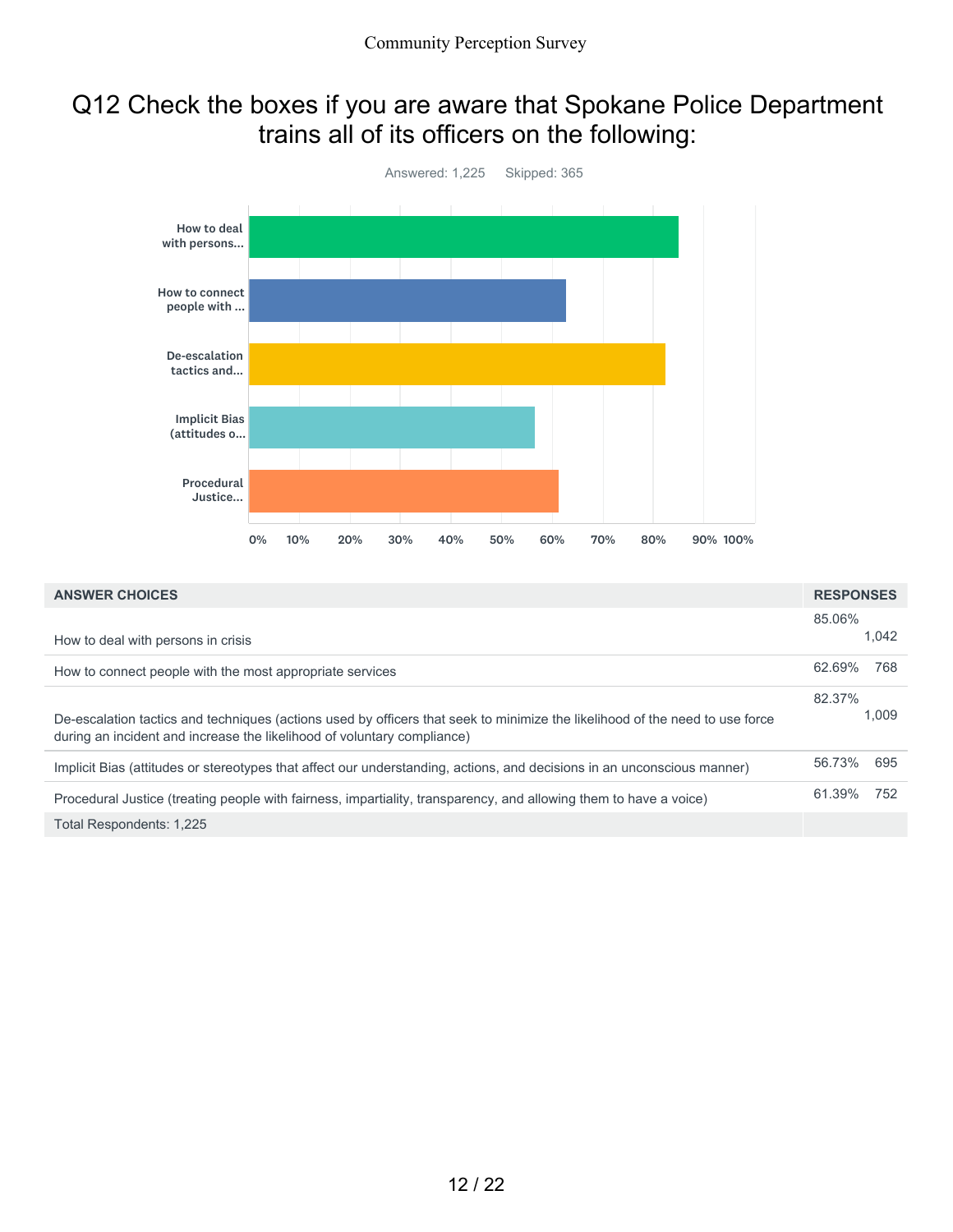#### Q13 Do you feel that the training listed above is beneficial to serving the community?

![](_page_12_Figure_2.jpeg)

| <b>ANSWER CHOICES</b> | <b>RESPONSES</b> |    |
|-----------------------|------------------|----|
| Yes                   | 89.03%<br>1,306  |    |
| <b>No</b>             | 4.70%            | 69 |
| I don't know          | 6.27%            | 92 |
| <b>TOTAL</b>          | 1,467            |    |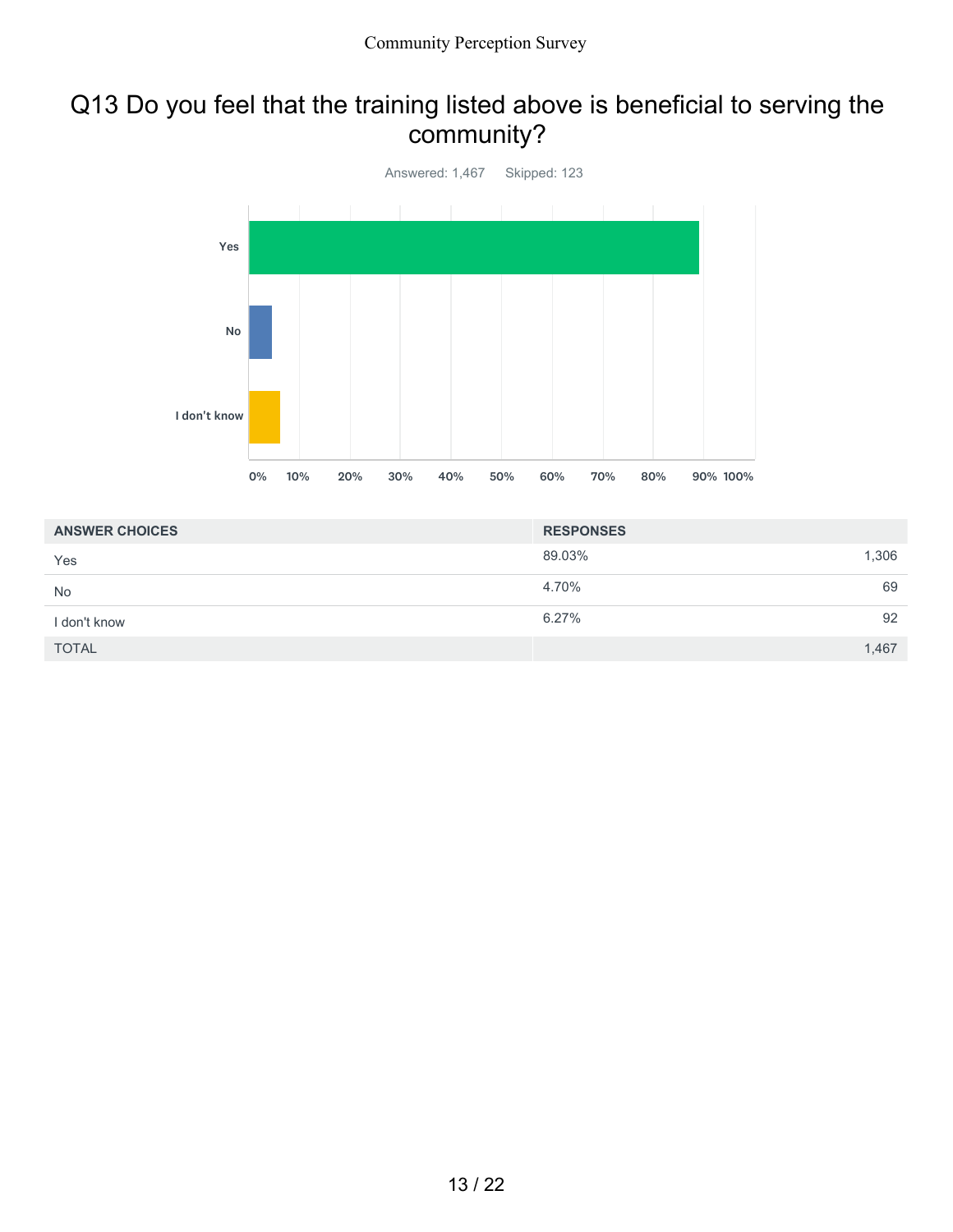#### Q14 Are you aware that the department has ongoing outreach efforts with community youth such as the Youth & Police Initiative for teens and the Police Activities League (PAL) for younger children?

![](_page_13_Figure_2.jpeg)

| <b>ANSWER CHOICES</b> | <b>RESPONSES</b> |       |
|-----------------------|------------------|-------|
| Yes                   | 56.56%           | 832   |
| <b>No</b>             | 43.44%           | 639   |
| <b>TOTAL</b>          |                  | 1,471 |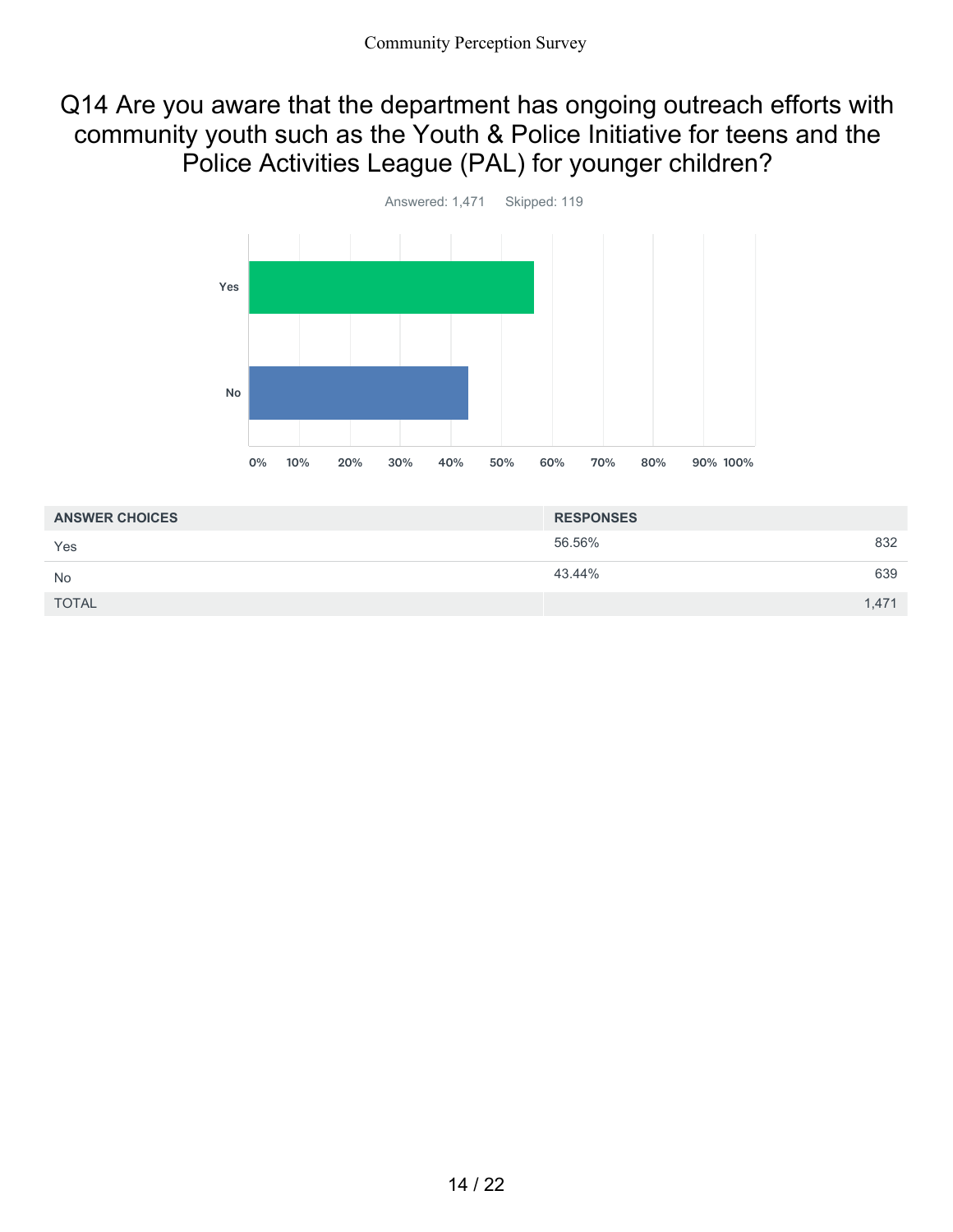## Q15 Do you feel the department's efforts in youth outreach are benefical to serving the community?

![](_page_14_Figure_2.jpeg)

| <b>ANSWER CHOICES</b> | <b>RESPONSES</b> |       |
|-----------------------|------------------|-------|
| Yes                   | 74.92%           | 1,102 |
| <b>No</b>             | 6.46%            | 95    |
| I don't know          | 18.63%           | 274   |
| <b>TOTAL</b>          |                  | 1,471 |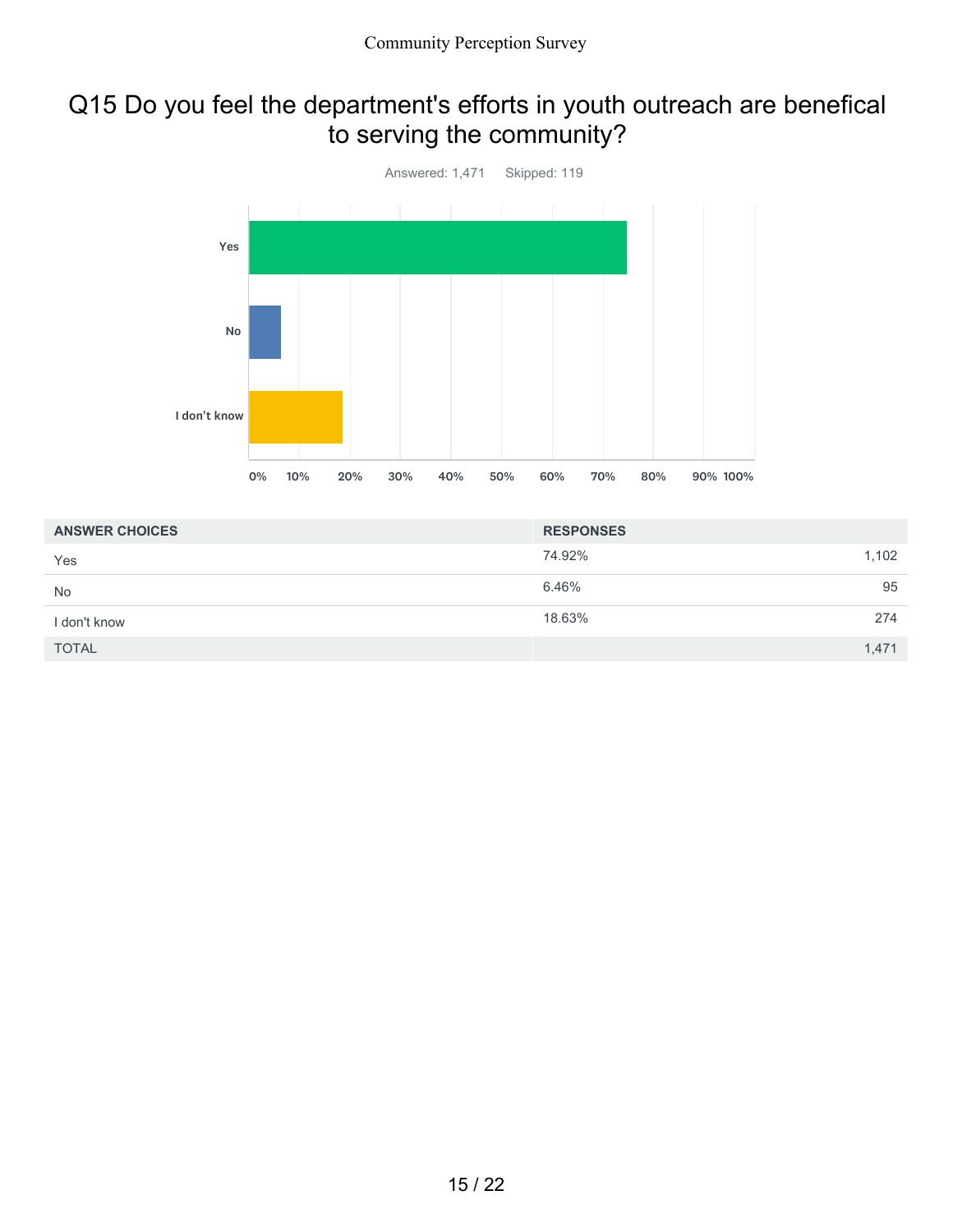## Q16 To what extent are you concerned about violent crime in Spokane?

![](_page_15_Figure_2.jpeg)

| <b>ANSWER CHOICES</b> | <b>RESPONSES</b> |       |
|-----------------------|------------------|-------|
| Very concerned        | 50.38%           | 737   |
| Somewhat concerned    | 35.27%           | 516   |
| Neutral               | 5.33%            | 78    |
| A little concerned    | 6.56%            | 96    |
| Not at all concerned  | 2.46%            | 36    |
| <b>TOTAL</b>          |                  | 1,463 |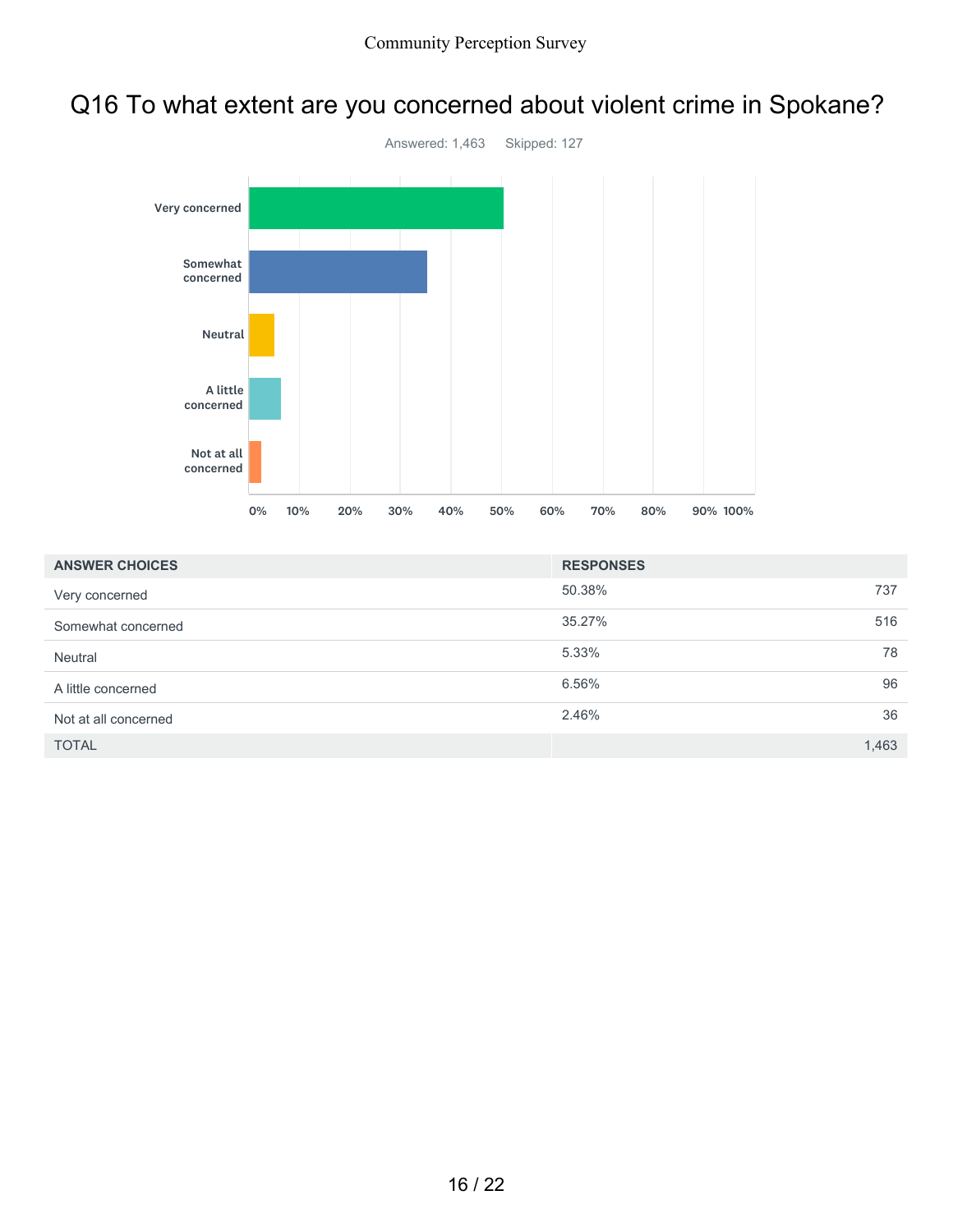## Q17 To what extent are you concerned about property crime in Spokane?

![](_page_16_Figure_2.jpeg)

| <b>ANSWER CHOICES</b> | <b>RESPONSES</b> |       |
|-----------------------|------------------|-------|
| Very concerned        | 74.35%           | 1,087 |
| Somewhat concerned    | 20.73%           | 303   |
| Neutral               | 2.46%            | 36    |
| A little concerned    | 2.12%            | 31    |
| Not at all concerned  | 0.34%            | 5     |
| <b>TOTAL</b>          |                  | 1,462 |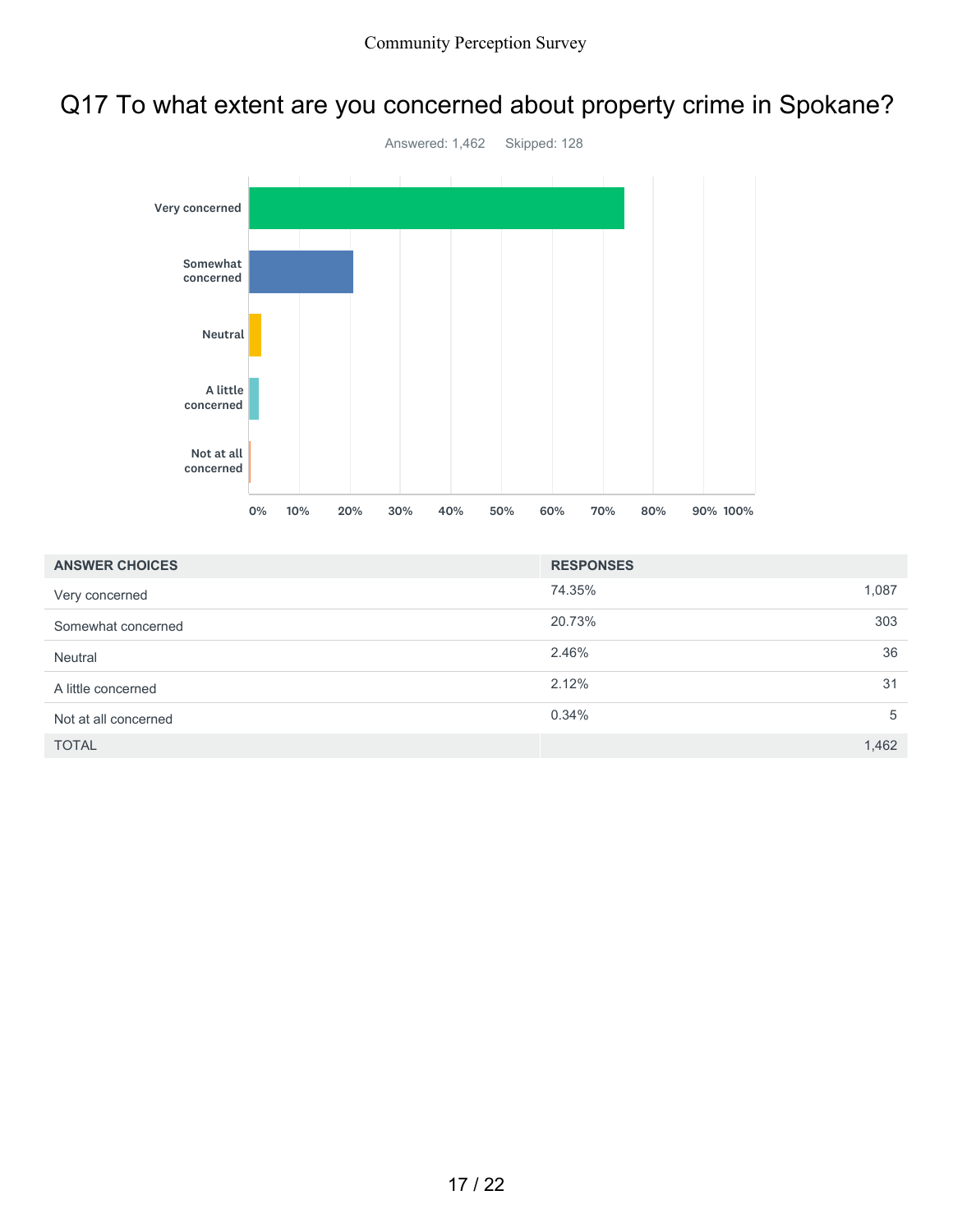### Q18 Over the past year, have your feelings of safety in your community increased, decreased, or stayed the same?

![](_page_17_Figure_2.jpeg)

| <b>ANSWER CHOICES</b> | <b>RESPONSES</b> |
|-----------------------|------------------|
| Increased             | 16.07%<br>235    |
| Decreased             | 44.60%<br>652    |
| Stayed the same       | 39.33%<br>575    |
| <b>TOTAL</b>          | 1,462            |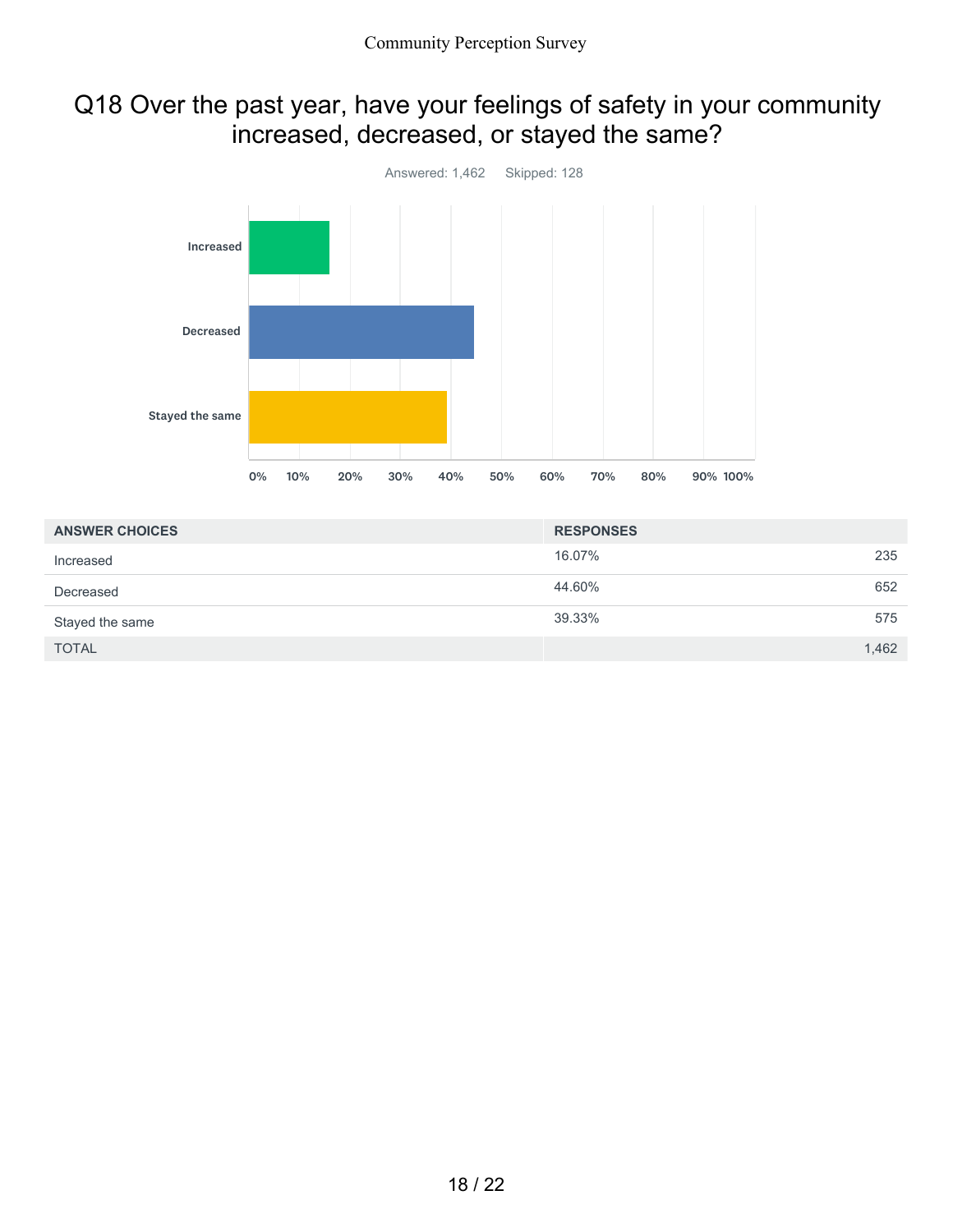### Q19 How do you feel about current police visibility in the community (for example, seeing police drive by, on foot, attend meetings and events)?

![](_page_18_Figure_2.jpeg)

| <b>ANSWER CHOICES</b>           | <b>RESPONSES</b> |       |
|---------------------------------|------------------|-------|
| I'd like more police visibility | 67.70%           | 987   |
| It's about right                | 27.37%           | 399   |
| I'd like less police visiblity  | 4.94%            | 72    |
| <b>TOTAL</b>                    |                  | 1,458 |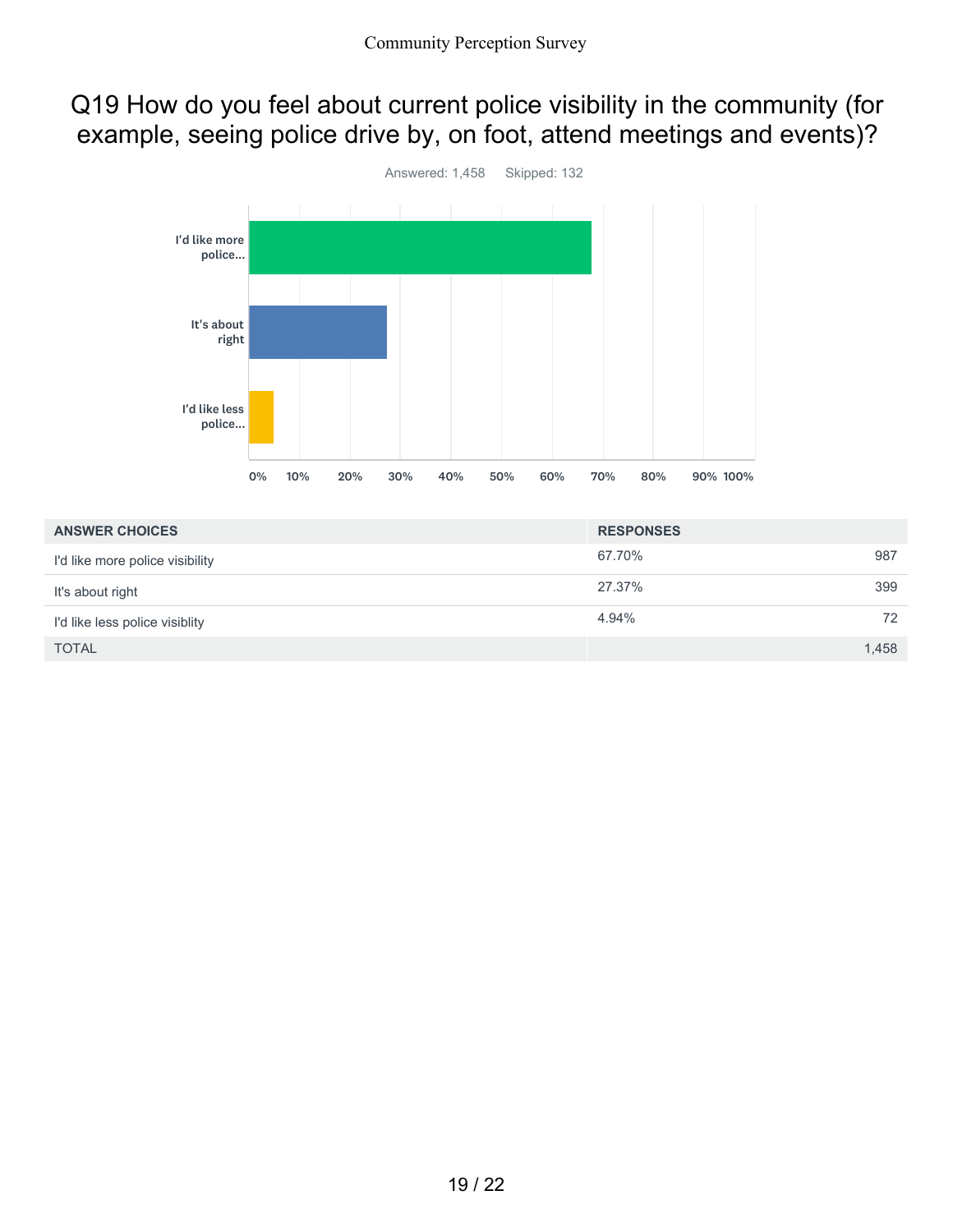#### Q20 How would you describe your race/ethnicity? You can check more than one box.

![](_page_19_Figure_2.jpeg)

| <b>ANSWER CHOICES</b>           | <b>RESPONSES</b> |       |
|---------------------------------|------------------|-------|
| Asian/Pacific Islander          | 1.56%            | 22    |
| Black/African-American          | 1.70%            | 24    |
| <b>Hispanic Ethnicity</b>       | 2.77%            | 39    |
| Native American/American Indian | 2.41%            | 34    |
| White/Caucasian                 | 90.06%           | 1,269 |
| Two or more races               | 5.39%            | 76    |
| Total Respondents: 1,409        |                  |       |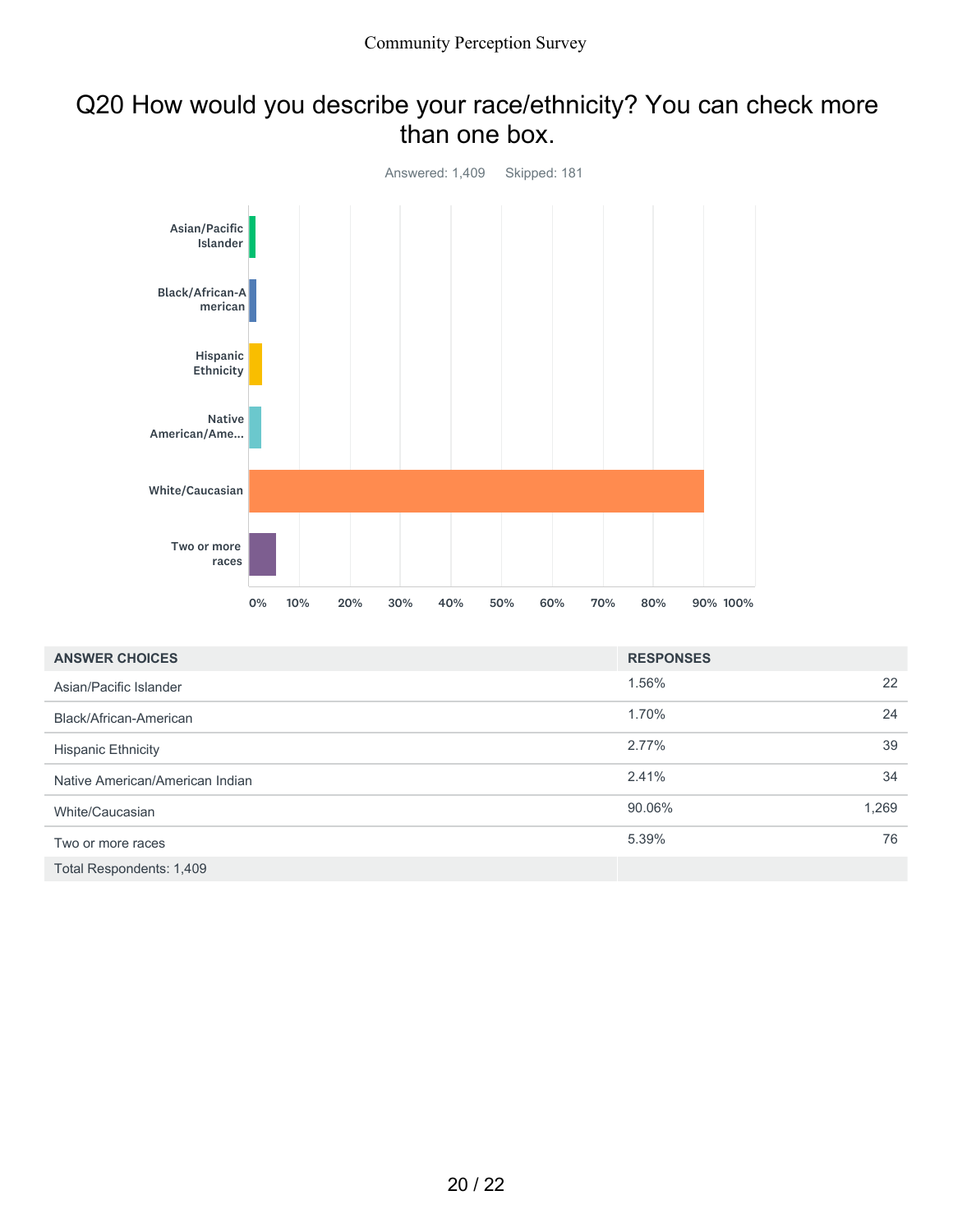![](_page_20_Figure_0.jpeg)

![](_page_20_Figure_1.jpeg)

| Q21 What is your age? |  |  |
|-----------------------|--|--|
|                       |  |  |

| <b>ANSWER CHOICES</b> | <b>RESPONSES</b> |       |
|-----------------------|------------------|-------|
| $18 - 25$             | 5.45%            | 78    |
| 26-34                 | 18.87%           | 270   |
| $35 - 42$             | 19.71%           | 282   |
| 43-50                 | 16.28%           | 233   |
| 50-57                 | 15.23%           | 218   |
| 58-65                 | 14.05%           | 201   |
| 65 and older          | 10.41%           | 149   |
| <b>TOTAL</b>          |                  | 1,431 |